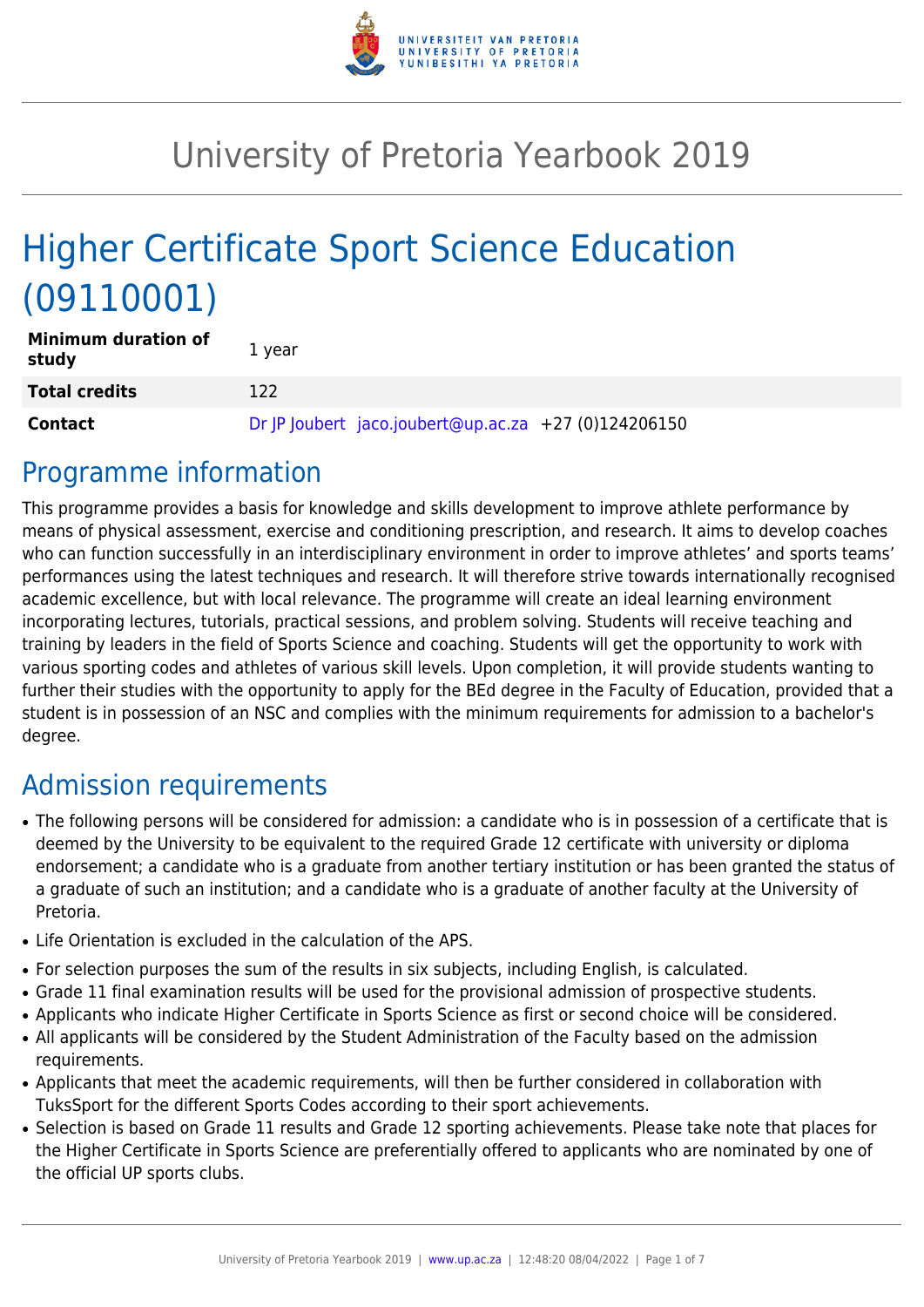

### **Minimum requirements Achievement level English Home Language or English First Additional Language APS**

NSC/IEB AS Level

4 D **20**

\* Cambridge A level candidates who obtained at least a D in the required subjects, will be considered for admission. International Baccalaureate (IB) HL candidates who obtained at least a 4 in the required subjects, will be considered for admission.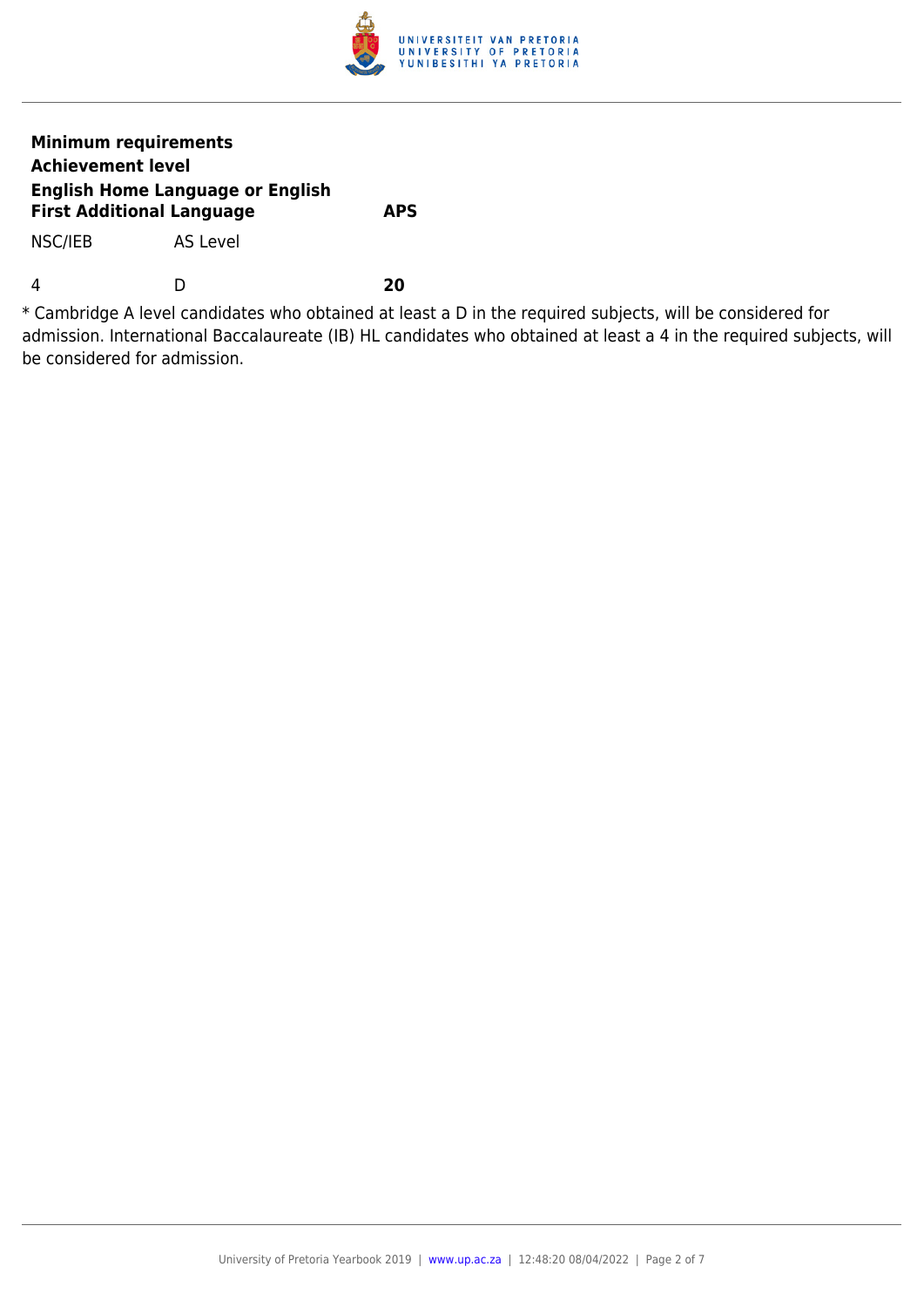

# Curriculum: Final year

**Minimum credits: 120**

# **Fundamental modules**

# **Academic orientation 109 (UPO 109)**

| <b>Module credits</b>         | 0.00                           |
|-------------------------------|--------------------------------|
| Language of tuition           | Module is presented in English |
| <b>Department</b>             | <b>Education Deans Office</b>  |
| <b>Period of presentation</b> | Year                           |

# **Core modules**

# **Life orientation 150 (JLO 150)**

| 12.00                                |
|--------------------------------------|
| Admission to the relevant programme. |
| 2 lectures per week                  |
| Module is presented in English       |
| Early Childhood Education            |
| Semester 1                           |
|                                      |

#### **Module content**

The main focus of this module is on personal development and therefore the question: "Who am I?" is posed. The content is designed to focus on the student as individual and on the various factors that influence individual development. Students are guided to develop relevant knowledge, intrapersonal skills and attitudes to display resilient behaviour.

# **Literacies in education 150 (JLZ 150)**

| <b>Module credits</b>         | 6.00                                 |
|-------------------------------|--------------------------------------|
| <b>Prerequisites</b>          | Admission to the relevant programme. |
| <b>Contact time</b>           | 2 lectures per week                  |
| <b>Language of tuition</b>    | Module is presented in English       |
| <b>Department</b>             | <b>Humanities Education</b>          |
| <b>Period of presentation</b> | Semester 2                           |

#### **Module content**

The module focuses on producing academic texts. Students learn how to use different modes of writing, including description, discussion, cause and effect, explanation and argumentation. They learn how to plan, write and edit an academic essay using a process approach. Specific attention is paid to engaging with other authors, and referencing appropriately. The module also pays attention to formatting academic work and representing verbal information visually.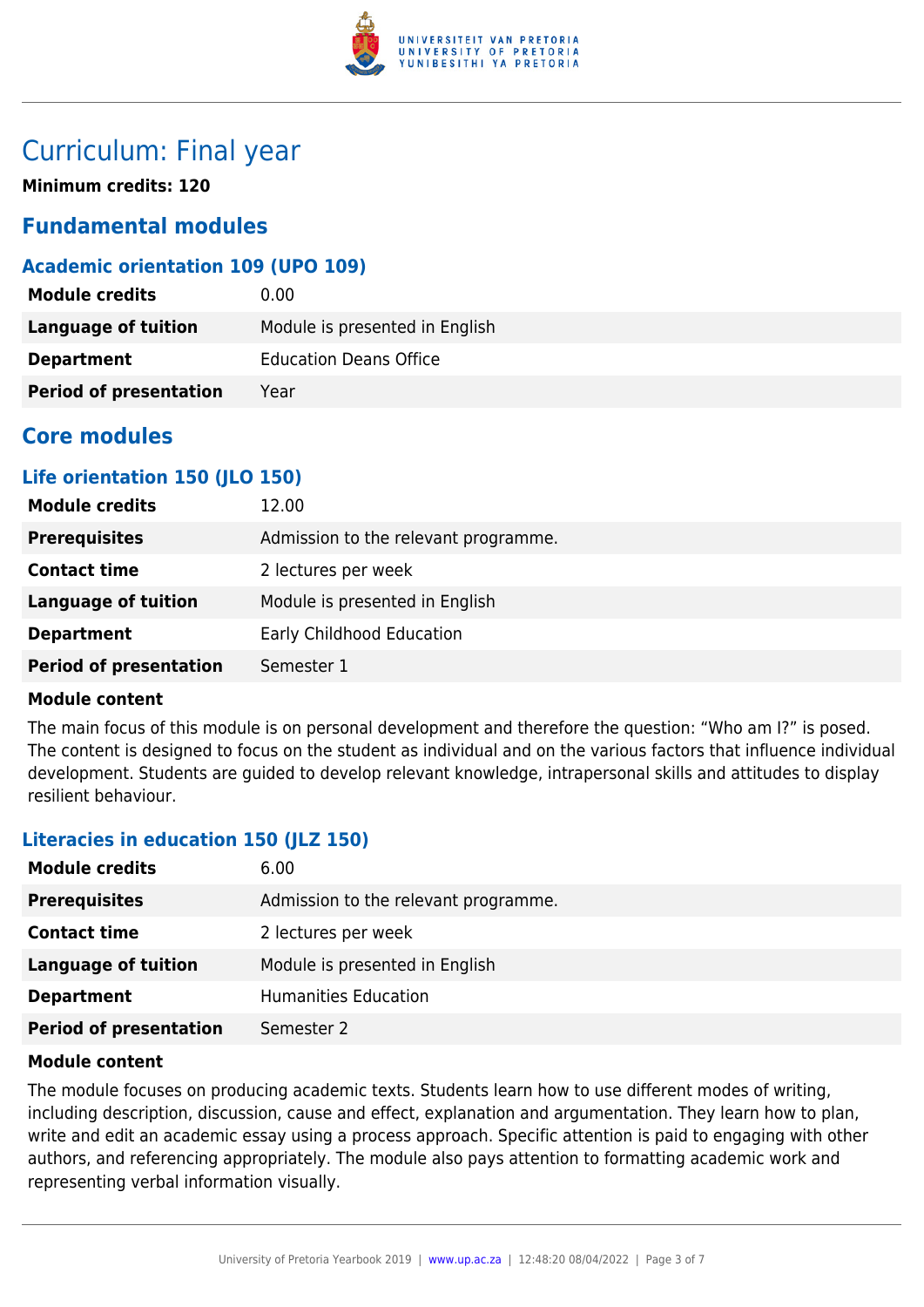

# **Literacies in education 151 (JLZ 151)**

| <b>Module credits</b>         | 6.00                                                                                                                             |
|-------------------------------|----------------------------------------------------------------------------------------------------------------------------------|
| <b>Prerequisites</b>          | Afrikaans Home Language 50% or English Home Language 50% OR English 1st<br>Add Language 60% Admission to the relevant programme. |
| <b>Contact time</b>           | 2 lectures per week                                                                                                              |
| <b>Language of tuition</b>    | Module is presented in English                                                                                                   |
| <b>Department</b>             | <b>Humanities Education</b>                                                                                                      |
| <b>Period of presentation</b> | Semester 2                                                                                                                       |

#### **Module content**

The module focuses on producing academic texts. Students learn how to use different modes of writing, including description, discussion, cause and effect, explanation and argumentation. They learn how to plan, write and edit an academic essay, using a process approach. Specific attention is paid to engaging with other authors, and referencing appropriately. The module also pays attention to formatting academic work and representing verbal information visually. Additional support is provided through practical tasks and discussions.

#### **Human movement studies and sport management 114 (JMB 114)**

| <b>Module credits</b>         | 8.00                           |
|-------------------------------|--------------------------------|
| <b>Prerequisites</b>          | No prerequisites.              |
| <b>Contact time</b>           | 2 lectures per week            |
| <b>Language of tuition</b>    | Module is presented in English |
| <b>Department</b>             | <b>Humanities Education</b>    |
| <b>Period of presentation</b> | Semester 1                     |
|                               |                                |

#### **Module content**

The purposes of physical activities as well as theories and philosophies of movement are studied. In addition, the coaching of young athletes and the challenges facing the teacher as coach receive attention. The importance of planning as the first phase of sports management is emphasised.

# **Human movement studies and sport management 116 (JMB 116)**

| <b>Module credits</b>         | 8.00                           |
|-------------------------------|--------------------------------|
| <b>Prerequisites</b>          | No prerequisites.              |
| <b>Contact time</b>           | Sport code dependent           |
| <b>Language of tuition</b>    | Module is presented in English |
| <b>Department</b>             | <b>Humanities Education</b>    |
| <b>Period of presentation</b> | Semester 1                     |

#### **Module content**

In this module the student is required to master and apply own sport code techniques. Attention is also paid to motor skill development and games in the school context.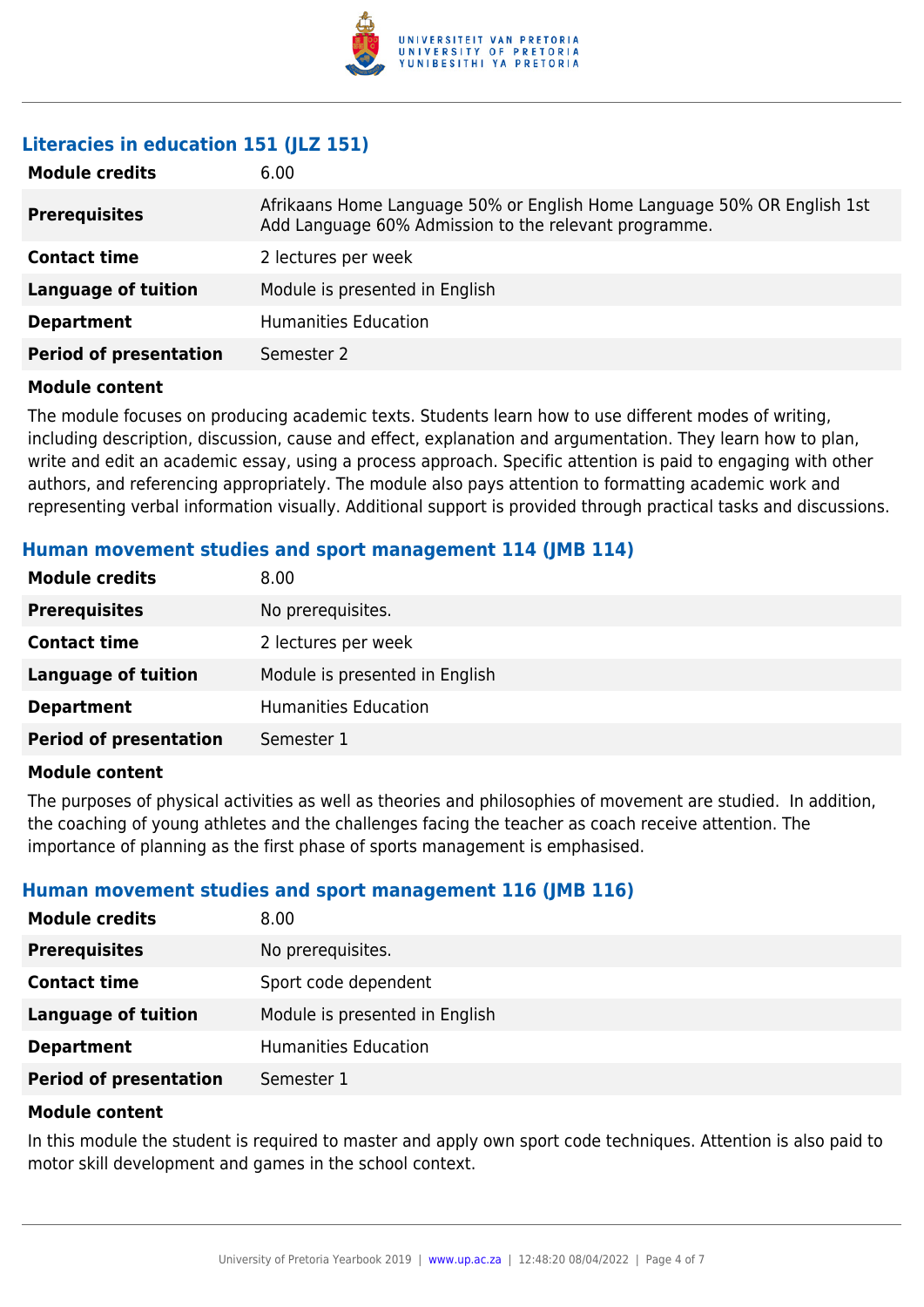

### **Human movement studies and sport management 125 (JMB 125)**

| <b>Module credits</b>         | 8.00                           |
|-------------------------------|--------------------------------|
| <b>Prerequisites</b>          | No prerequisites.              |
| <b>Contact time</b>           | 2 lectures per week            |
| <b>Language of tuition</b>    | Module is presented in English |
| <b>Department</b>             | <b>Humanities Education</b>    |
| <b>Period of presentation</b> | Semester 2                     |

#### **Module content**

In this module students are introduced to the structure and functions of systems in the human body. The skeletal system and the muscular system receive primary attention. Additionally, students acquire knowledge and skills in management – particularly organizational skills in the sports context.

### **Sports practical (Basic) 150 (JRC 150)**

| <b>Module credits</b>         | 32.00                          |
|-------------------------------|--------------------------------|
| <b>Contact time</b>           | 5 practicals per week          |
| Language of tuition           | Module is presented in English |
| <b>Department</b>             | Humanities Education           |
| <b>Period of presentation</b> | Year                           |

#### **Module content**

\*Closed – requires departmental selection Sport-specific skills, team situation; rules and regulations, refereeing; game analysis; coaching.

#### **Foundations of recreation and sports management 111 (JRM 111)**

| <b>Module credits</b>         | 8.00                                         |
|-------------------------------|----------------------------------------------|
| <b>Prerequisites</b>          | No prerequisites.                            |
| <b>Contact time</b>           | Online hybrid supported, 3 lectures per week |
| Language of tuition           | Module is presented in English               |
| <b>Department</b>             | <b>Humanities Education</b>                  |
| <b>Period of presentation</b> | Semester 1                                   |

#### **Module content**

This module is a broad introduction to sport and recreation as products in the market. Students discover the nature of sport and recreation, the difference between the concepts and policies, plans, strategies and structures of sport and recreation in South Africa and Zone VI in Africa. The dynamic scope and nature of recreation and sports management are introduced and discussed. Emphasis is placed on basic management tasks and functions in sport and recreation contexts, interpersonal skills, leadership and control systems and techniques in sport and recreation. The module establishes a foundation of management knowledge and skills on which subsequent sport and recreation management modules are built.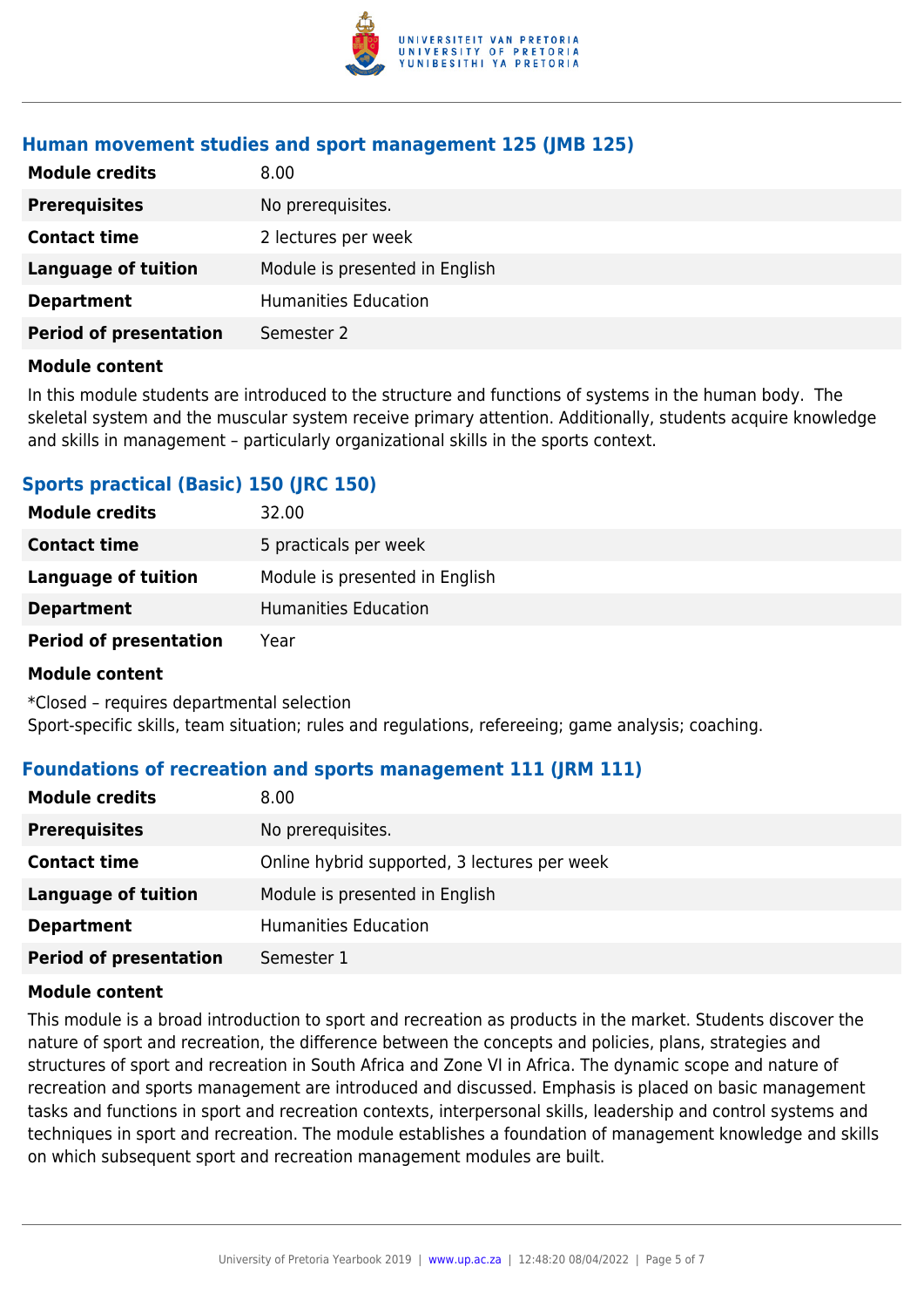

# **Sport injuries 141 (JXE 141)**

| <b>Module credits</b>         | 10.00                             |
|-------------------------------|-----------------------------------|
| <b>Prerequisites</b>          | No prerequisites.                 |
| <b>Contact time</b>           | Supervised practicals of 20 hours |
| <b>Language of tuition</b>    | Module is presented in English    |
| <b>Department</b>             | Humanities Education              |
| <b>Period of presentation</b> | Year                              |

#### **Module content**

Bio-mechanic factors, causes of injuries, soft-tissue injuries, podiatry, first aid, massage, strapping and CPR. Supervised practice of 20 hours.

# **Fundamental nutrition 143 (JXE 143)**

| <b>Module credits</b>         | 8.00                                         |
|-------------------------------|----------------------------------------------|
| <b>Prerequisites</b>          | No prerequisites.                            |
| <b>Contact time</b>           | Online hybrid supported, 3 lectures per week |
| Language of tuition           | Module is presented in English               |
| <b>Department</b>             | <b>Humanities Education</b>                  |
| <b>Period of presentation</b> | Quarter 2                                    |

#### **Module content**

Nutrition and health, digestion, absorption and metabolism, carbohydrates, fats, proteins, energy balance and weight management.

# **Exercise and training principles 151 (JXE 151)**

| <b>Module credits</b>         | 8.00                                          |
|-------------------------------|-----------------------------------------------|
| <b>Prerequisites</b>          | No prerequisites.                             |
| <b>Contact time</b>           | Online hybrid supported, Sport code dependent |
| Language of tuition           | Module is presented in English                |
| <b>Department</b>             | <b>Humanities Education</b>                   |
| <b>Period of presentation</b> | Quarter 1 or 2 or 3 or 4                      |

#### **Module content**

This module is about coaching and adjudication. The student must obtain a Level 1 Sport Coaching, and Refereeing Certificate, in the sport of choice. The student must obtain a conditioning programme as well as a grounds man practical achievement.

# **Coaching professionalism 151 (JXP 151)**

| <b>Module credits</b> | 8.00              |
|-----------------------|-------------------|
| <b>Prerequisites</b>  | No prerequisites. |